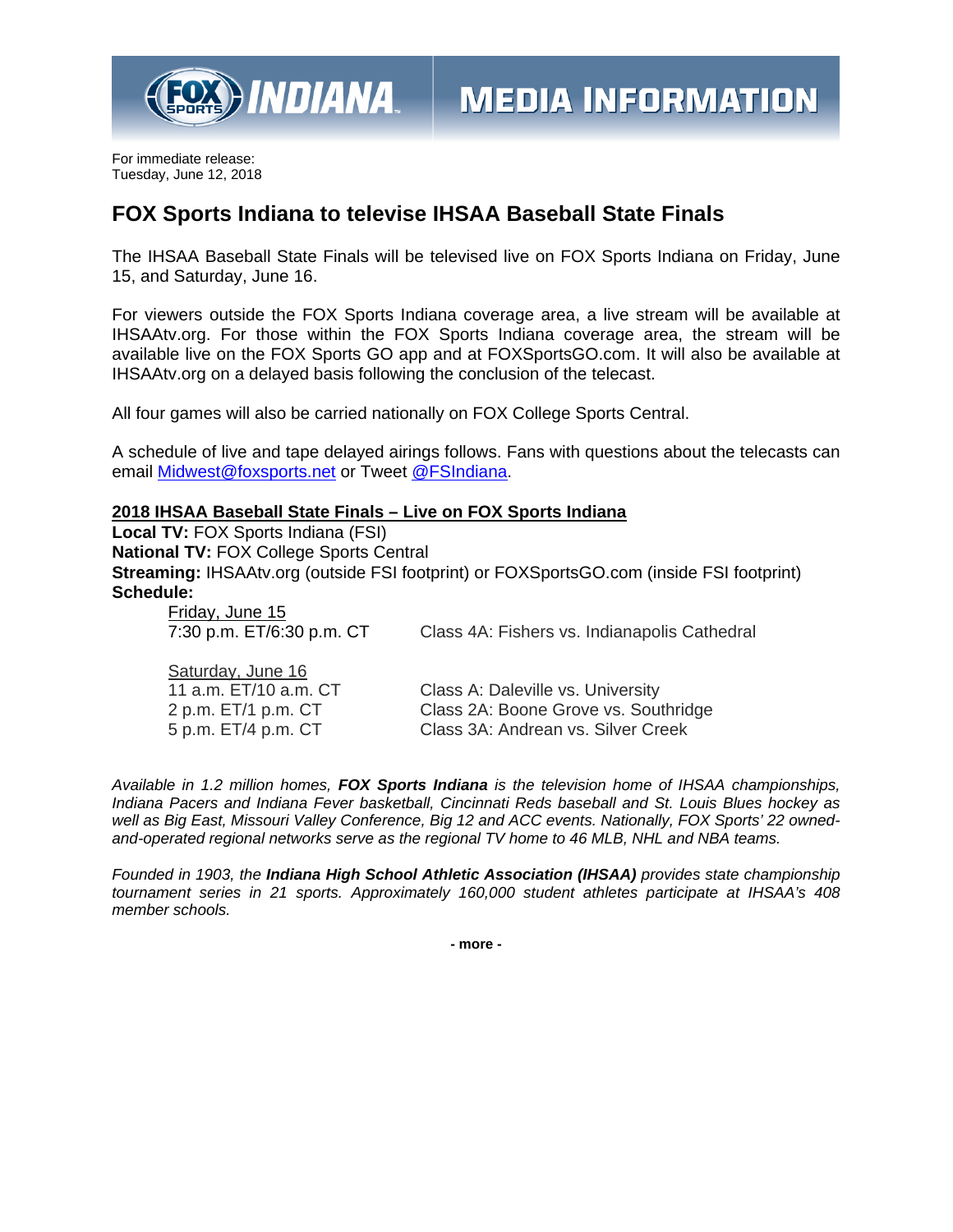## **Replay Schedule**

Friday, June 15 at 10:30 p.m. ET on FOX Sports Indiana: Class 4A

Saturday, June 16 at 12 a.m. ET on FOX College Sports Central: Class 4A Saturday, June 16 at 3 a.m. ET on FOX College Sports Atlantic: Class 4A Saturday, June 16 at 10:30 p.m. ET on FOX Sports Indiana and FOX Sports Midwest: Class A

Sunday, June 17 at 1:30 a.m. ET on FOX Sports Indiana and FOX Sports Midwest: Class 2A Sunday, June 17 at 3 a.m. ET on FOX College Sports Atlantic: Class A Sunday, June 17 at 6 a.m. ET on FOX College Sports Atlantic: Class 2A Sunday, June 17 at 9 a.m. ET on FOX College Sports Atlantic: Class 3A Sunday, June 17 at 12 p.m. ET on FOX College Sports Central: Class 4A Sunday, June 17 at 3 p.m. ET on FOX College Sports Central: Class A Sunday, June 17 at 5 p.m. ET on FOX Sports Indiana: Class 3A Sunday, June 17 at 6 p.m. ET on FOX College Sports Central: Class 2A Sunday, June 17 at 9 p.m. ET on FOX College Sports Central: Class 3A

Sunday, June 24 at 12 a.m. ET on FOX College Sports Central: Class 4A Sunday, June 24 at 3 a.m. ET on FOX College Sports Central: Class A Sunday, June 24 at 6 a.m. ET on FOX College Sports Central: Class 2A Sunday, June 24 at 9 a.m. ET on FOX College Sports Central: Class 3A

**- more -**